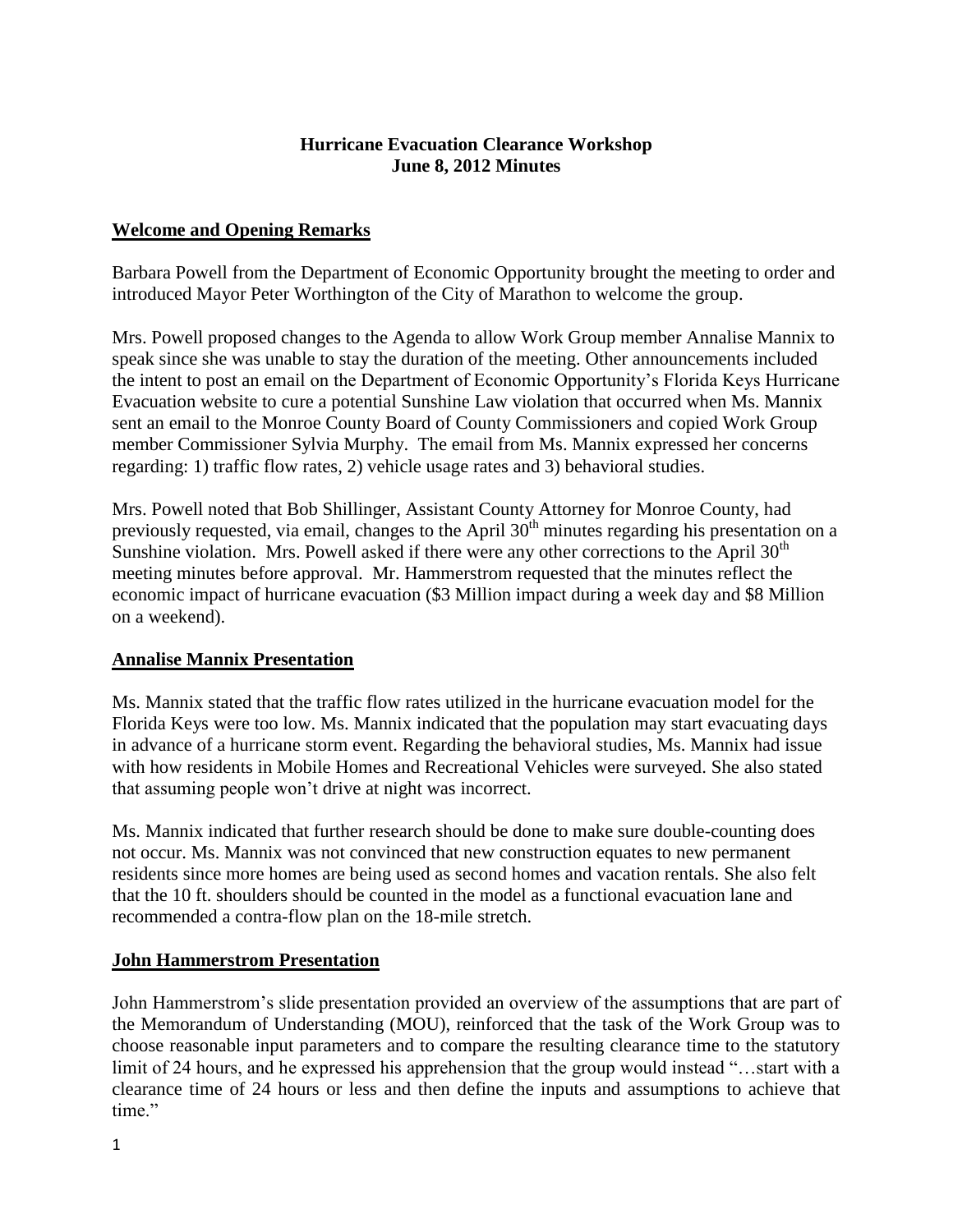Mr. Hammerstrom quoted Jonathan Rizzo, Warning Coordination Meteorologist at the National Weather Service, Key West, "The science of weather forecasting, including track, intensification, wind field and storm surge does not support the assumption that Monroe County will always have 48 hours in which to carry out a phased evacuation," James Franklin, Branch Chief of the National Hurricane Center, Hurricane Specialist Unit, "While Average Track Errors for Atlantic hurricanes have been cut in half over the past 15 years, there has been virtually no change in average intensity forecast errors over that period. Rapid intensification is particularly difficult to forecast. Accurate forecasts of storm surge 48 hours in advance are complicated by a lack of ability to forecast changes in storm structure and size, where almost no forecast skill exists. The structure or distribution of a storm's wind field is one of several critical factors in determining the amount of surge that a particular location will experience," and Andrew Devanas, Science and Operations Officer of the National Weather Service, Key West, "Hurricanes Wilma, Rita, Ivan and Dennis all intensified from tropical storm to evacuation-inducing Category 3+ strength in less than 24 hours - and none of those intensifications were forecast."

It was Mr. Hammerstrom's opinion that mobile home residents and tourists should be modeled as evacuating with the site-built units because "…forecasting tools are inadequate to reliably evacuate tourists 48 hours ahead. History tells us that sometimes 24 hours is insufficient." Mr. Hammerstrom discussed the 20,135 dwelling units the US Census considered vacant and the fact that none are included in the MOU clearance time calculation. He referred to the census statement that 75% of the vacant units are occupied "seasonally, recreationally or occasionally" and it was his opinion that "…many 'vacant' dwelling units will generate evacuation traffic because they are second homes in need of hurricane preparation by mainland owners, or simply because they are occupied as 'seasonal, recreational or occasional' units."

Mr. Hammerstrom stated that the proposed MOU accounts for only 38% of the County's total dwelling units since the Work Group's proposed input parameters excludes all 20,135 dwelling units considered "vacant" and all tourist units and mobile homes based on the presumption that there will be 48 hours in which to execute a two-phased evacuation.

Mr. Hammerstrom suggested that the draft MOU should include Tourist and Mobile Home residents in the clearance time calculation and should include 25% of those units considered vacant by the US Census. Since it was required by Florida Administrative Code to include "regional considerations", he asserted that the clearance time for Monroe County should therefore include the influences of neighboring counties. Mr. Hammerstrom presented his recommendations for a revised MOU that he had drafted. The members of the Work Group did not make a motion to accept his recommendations.

## **Mayte Santamaria Presentation**

Mayte Santamaria, Assistant Planning Director for Monroe County, gave a presentation based on alternative strategies to mitigate for hurricane evacuation impacts in the Florida Keys. Some of the potential strategies are as follows:

- Revision to the rate and distribution of building allocations
	- o Distribution based on vacant land analysis within jurisdictions
	- o Decrease annual allocation rate to allow for the ability to buy more land and allow for long term land acquisition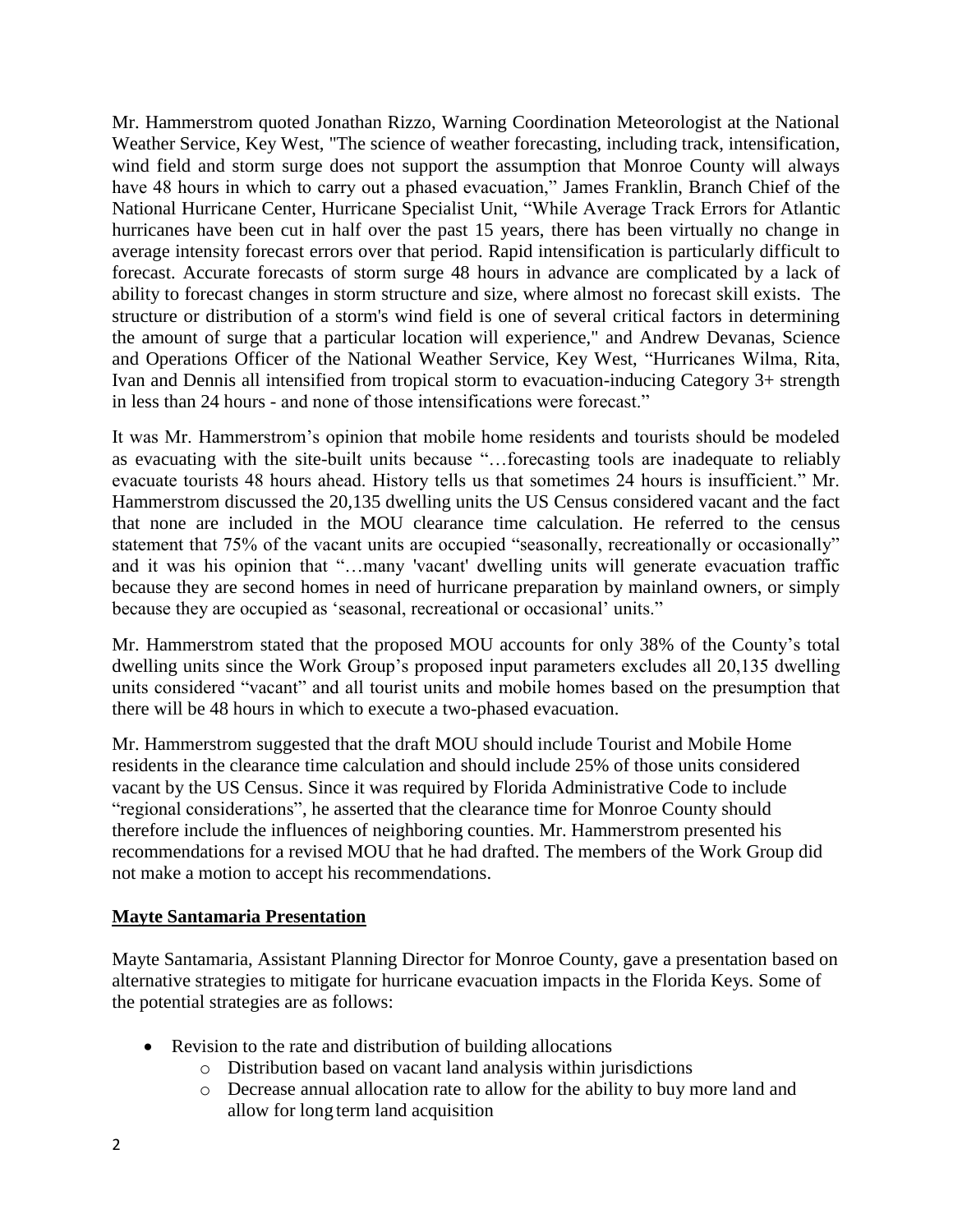- Roadway Improvements
	- o Acknowledge these type of projects are costly and controversial
		- Additional lanes may conflict with community character and are prohibited by Monroe County Comprehensive Plan policies in areas with 4 lane highways in the Upper Keys
- Adopt comprehensive plan policies which would allow for the transfer of building allocations across Monroe County sub-areas and across other local governments' jurisdictional lines
	- o Would help with limited allocations
	- o May negatively impact affordable housing deficit in the Florida Keys
- Re-designate vacant platted lots near US 1 as strictly non-residential land uses (such as commercial/office, etc.)
- Request federal government designate all eligible vacant lots within the Keys as Coastal Barrier Resource Units (CBRS)
	- o Provide limitations on obtaining federal funds or subsidies for future development

Ms. Santamaria stated that there could be an evaluation to the current 24-hour clearance time to see whether it is still appropriate for the Florida Keys since forecasting ability has improved since it was adopted into the Florida Statutes and local law. She also recommended the reconsideration of the current phased policy adopted by the local governments to see if the policy is still relevant for the Keys and whether revision is necessary.

Monroe County has 8,758 privately-owned, vacant lots and the local governments should consider mechanisms to accelerate and fund land acquisition while balancing the private property rights and fairness for future development. Ms. Santamaria indicated there may be long-term maintenance issues. A solution would include locating additional funding sources for the County's Land Authority.

Other mitigation strategies included research and construction of hurricane shelters within Monroe County located outside the Coastal High Hazard Area (CHHA). Funding for shelter development could come from fees from future development in the Keys. Ms. Santamaria presented maps of potential locations outside of Tier I and the CHHA.

## **Scenario Discussion - Barbara Powell and Jeannine Kelsick**

## **Scenarios M3, M4, M5 and M11**

**Scenario M3:** This scenario assumes 44,630 existing site-built units, projected allocation of 3,540 and 1,248 mobiles homes to convert to site-built units over the 10-year period. The scenario provided an evacuation clearance time of 24 hours and 30 minutes.

**Scenario M4:** This scenario assumes 43,760 existing site-built units, projected allocation of 3,540 and 1,248 mobiles homes to convert to site-built units over the 10-year period. This scenario differs from Scenario M3 by removing 870 units which were double counted (military housing). Mrs. Powell indicated that the scenario shows the location bias of units located within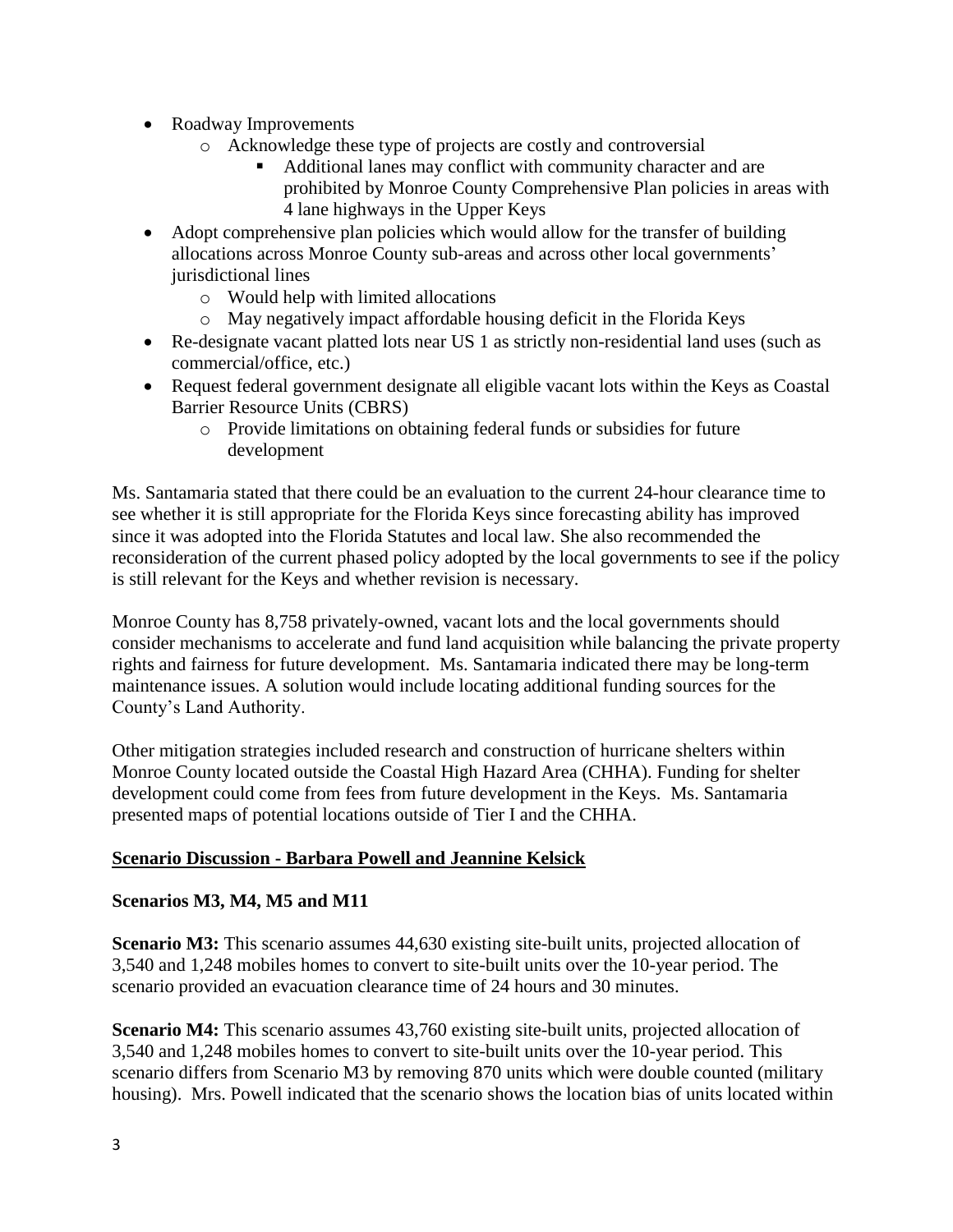the Key West region and how the location of  $\frac{870 \text{ units}^1}{2}$  at the beginning of the evacuation stream affects clearance time by 30 minutes. This scenario provided an evacuation clearance time of 24 hours.

**Scenario M5:** This scenario assumes 43,760 existing site-built units, projected allocation of 3,540 units and 1,248 mobiles homes to convert to site-built units over the 10-year period, and coning north of Jewfish Creek Bridge. This scenario provided an evacuation clearance time of 24 hours.

**Scenario M11:** This scenario assumes 43,760 existing site-built units, projected allocation of 3,190 with only 30 new units located at Key West and 1,248 mobiles homes to allocation over the next 10 years. This scenario produced an evacuation time of 23 hours.

# **Scenarios M6-M13**

**Scenario M6:** This scenario assumes 44,630 existing site-built units, projected allocation of 1,770 units (a 50% decrease in the current allocation), and an estimate of 1,248 mobiles homes to convert to site-built units over the 10-year period. This scenario provided an evacuation clearance time of 24 hours.

## **Scenario M7:**

This scenario assumes 43,760 existing site-built units, a projection of 1,770 units (a 50% decrease in allocation) 1,248 mobiles homes to convert to site-built units over the 10-year period. This scenario differs from Scenario M6 by removing the double count of military housing units associated with Naval Air Station Key West. This scenario provided an evacuation clearance time of 23 hours and 30 minutes.

**Scenario M8:** This scenario assumes 44,630 existing site-built units, a projection of 2,660 (a 25% decrease in allocation), and an estimate of 1,248 mobiles homes to convert to site-built units over the 10-year period. This scenario provided an evacuation clearance time of 24 hours.

**Scenario M9:** This scenario assumes 43,760 existing site-built, 2,660 projected units (a 25%) decrease in the current allocation) and an estimate of 1,248 mobiles homes to convert to site-built units over the 10-year period. This scenario differs from Scenario M8 by removing the double count of military housing units associated with Naval Air Station Key West. This scenario provided an evacuation clearance time of 23 hours and 30 minutes.

**Scenario M10:** This scenario assumes 43,760 existing site-built, 3,009 projected units (15%) decrease in the current allocation), 1,248 mobiles homes to convert to site-built units over the 10 year period. This scenario also assumes the removal of the military housing double count associated with Naval Air Station Key West. This scenario provided an evacuation clearance time of 24 hours.

 $\overline{a}$ 

 $1$ <sup>1</sup> This number has since been revised as of July 13, 2012 to 912 military units, pursuant to further correspondence with Naval Air Station – Key West.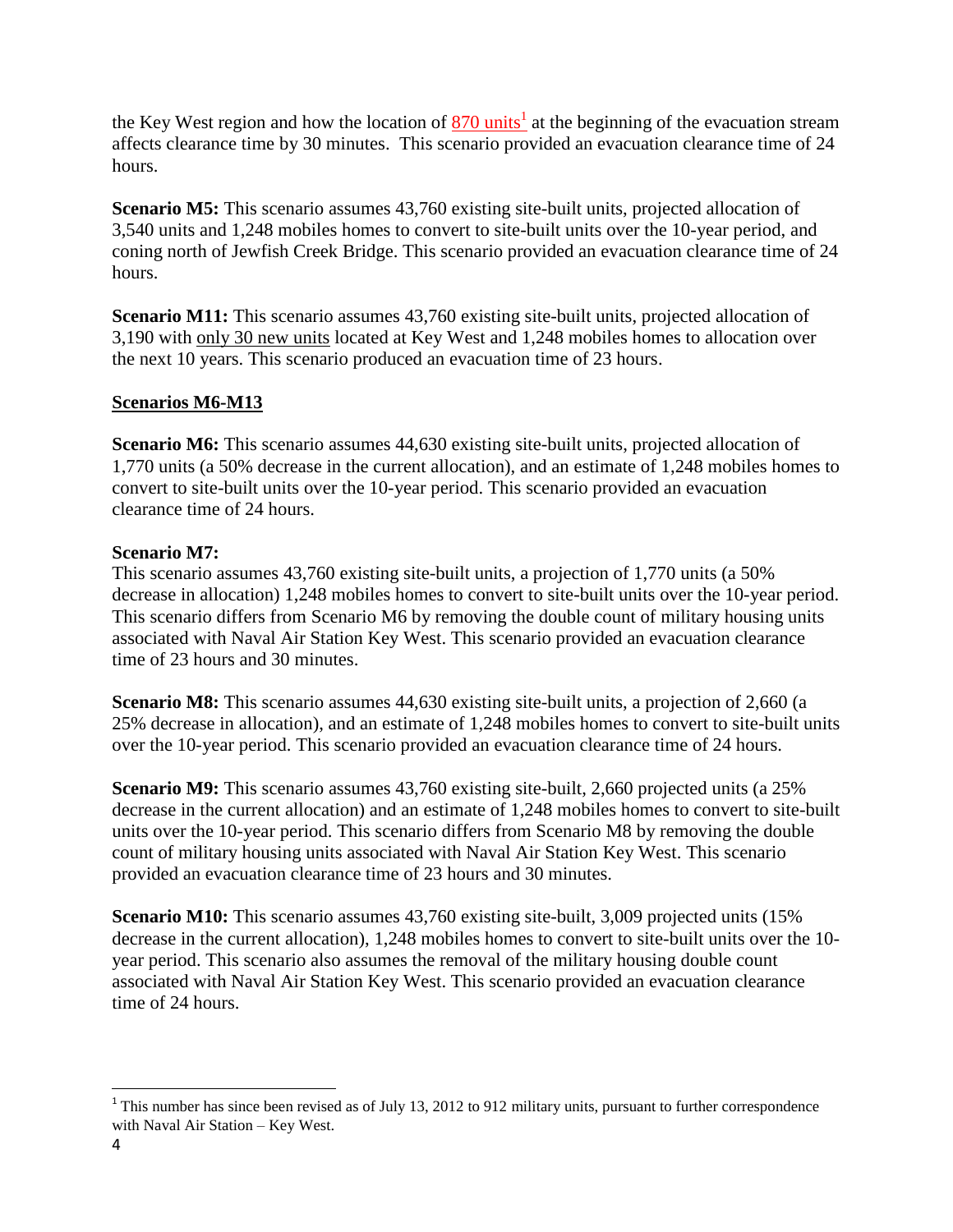**Scenario M12:** This scenario assumes 44,630 existing site-built units, a projected allocation of 3,540 and 1,248 mobiles homes to convert to site-built units over the 10-year period, and including one additional functional lane (i.e. 10-foot shoulder) from Key West to MM 106.3, the junction of Card Sound Road and US 1. There are portions of US 1 that already have 2 functional evacuation lanes. This scenario assumes the addition of a 10-foot shoulder to be used as a functional evacuation lane in areas with only one functional evacuation lane, with coning on bridges. This scenario produced an evacuation time of 23 hours and 30 minutes.

**Scenario M13:** This scenario assumes 44,630 existing site-built units, a projected allocation of 3,540 and 1,248 mobiles homes to convert to site-built units over the 10-year period, and the 10 foot shoulder enhancements planned in the Florida Department of Transportation Work Plan projected through 2016 with coning on bridges adjacent to shoulder improvements. This scenario produced an evacuation time of 23 hours and 30 minutes.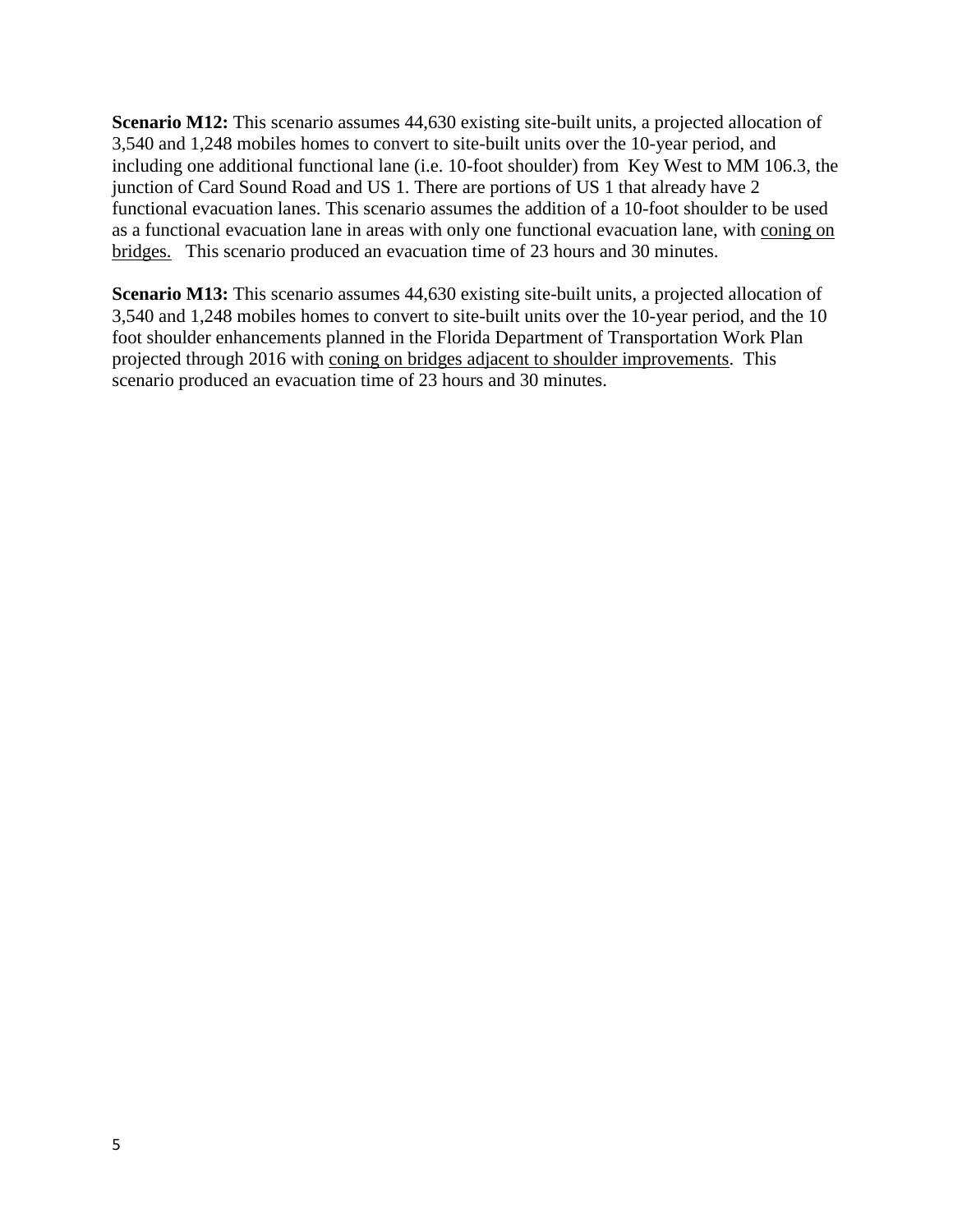#### **Scenarios 1, S1 through S4 and M1 through M2**

**Scenario 1:** This scenario assumes a simultaneous evacuation of site-built units, mobile homes, tourist units, and military. This scenario provided an evacuation clearance time of 35 hours and 30 minutes.

**Scenario S1:** This scenario assumes 44,630 existing site-built units. This scenario provided an evacuation clearance time of 23 hours.

**Scenario S2:** This scenario assumes 44,630 existing site-built units and 3,540 projected units for 10 years. This scenario provided an evacuation clearance time of 24 hours.

**Scenario S3:** This scenario assumes 44,630 existing site-built units and 1,770 projected units (a 50% decrease in current allocations) for 10 years. This scenario provided an evacuation clearance time of 23 hours and 30 minutes.

**Scenario S4:** This scenario assumes 44,630 existing site-built units, a projected allocation of 2,660 units (a 25% decrease in current allocation) for 10 years. This scenario provided an evacuation clearance time of 23 hours and 30 minutes.

**Scenario M1:** This scenario assumes 44,630 existing site-built units and 8,134 mobile homes evacuate at the same time. This scenario provided an evacuation clearance time of 25 hours and 30 minutes.

**Scenario M2:** This scenario assumes 44,630 existing site-built units and 8,134 mobile homes evacuate at the same time with a projection of 3,540 units for 10 years. This scenario provided an evacuation clearance time of 27 hours. Mrs. Powell pointed out that if the local governments of the Florida Keys do not order mobile homes to evacuate early as a mitigation strategy that the Keys is over their statutorily defined 24-hour clearance time limit. From this point, Mrs. Powell started the discussion regarding mitigation strategies for the Florida Keys.

#### **Mitigation Recommendations – Barbara Powell**

Before discussion began, John Hammerstrom had a question regarding the coning of 2 functional lanes north of Jewfish Creek Bridge which was used in some of the hurricane scenario evacuation analyses. Mrs. Powell and Lou Caputo, Chief of the Law Enforcement Bureau for the Monroe County Sheriff's Department, explained the scenario represented a worse caseoperational scenario.

Rebecca Jetton from the Department of Economic Opportunity encouraged the Work Group to focus on the hurricane evacuation scenarios that were presented and to start a dialog on which scenario the Work Group members would agree on for the purposes of the MOU. Barbara Powell explained that the vote would be taken from signatories of the MOU only, which consists of the representatives for the six (6) local governments within the Florida Keys, the Department of Economic Opportunity and the Florida Division of Emergency Management. Additionally, Mrs. Powell indicated that the members appointed to represent the cross sections of the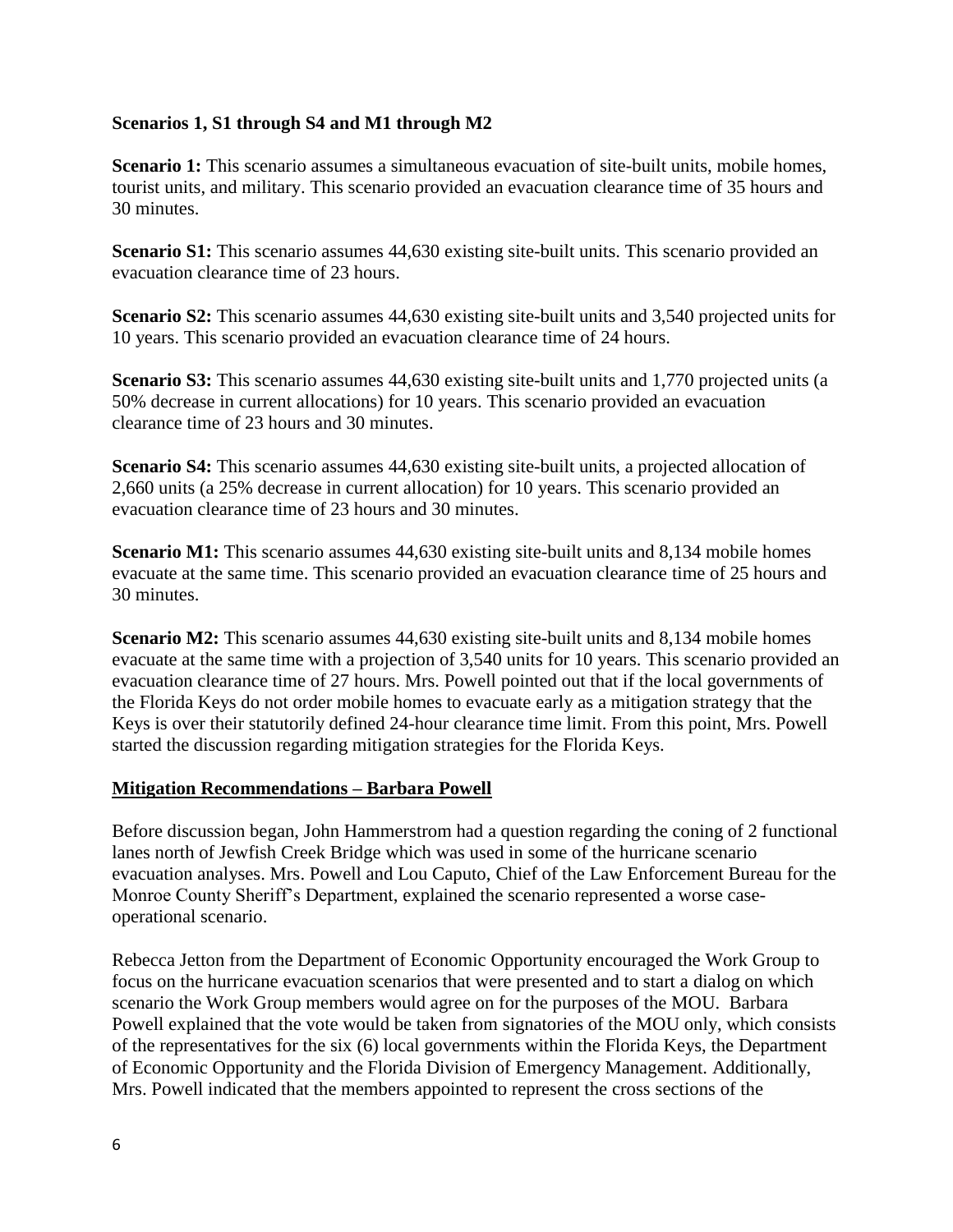population would have a chance to speak in the afternoon before the final recommendations are agreed upon by the signatories.

Rebecca Jetton stated that the recommendations made by the Work Group are advisory to each local government and the elected officials will consider each issue when they conduct public hearings to execute the MOU. Ms. Jetton recommended that each representative indicate which hurricane evacuation scenarios the signatories would support. Daniel Samess, President of the Florida Keys Federation of Chambers of Commerce, suggested that discussion should focus on those scenarios which are 24 hours or below and allows for the greatest allocation feasible to sustain services and the economy as well as proper growth management.

Mayor Pete Worthington recommended including coning of Jewfish Creek Bridge and an additional functional lane on Card Sound Road. Chief Caputo indicated issues with Card Sound Road and Richard Ogburn, Director of Research at the South Florida Regional Planning Council, stated that the bottlenecks for evacuation are not north, but towards the Lower and Middle Keys such as at Snake Creek Bridge.

Mayor Worthington made a motion to discuss and vote on using the existing roadway network on Card Sound Road to make two northbound lanes during a hurricane evacuation scenario. Irene Toner, Emergency Management Director for Monroe County, and Chief Caputo indicated that Card Sound Road has been studied and that Card Sound Road is too narrow to add an additional functional lane for use in a hurricane evacuation scenario. There are public safety considerations due to accidents that have occurred during previous evacuations. Additionally, at Florida City, there are 3 lanes, not 4, exiting out of the Florida Keys which would make merging difficult if both Card Sound Road and US 1 had 2 functional lanes each. This would cause a significant bottleneck without getting a  $4<sup>th</sup>$  lane in Florida City. The motion failed.

Commissioner Sylvia Murphy commented that the Work Group should consider decreasing allocations per year, not overall, by extending the planning horizon past 10 years.

Councilman Clark Snow, City of Layton, discussed Scenario M5. Mayor Pete Worthington mentions looking at Scenario M11 which is the full allocation but provides Key West with 30 allocations, not 90. Don Craig, Planning Director for the City of Key West, provided that the City has 84 vacant, buildable lots, but also has an affordable housing deficit. Mr. Craig pointed out that, with the mixed-use zoning in place, that Key West could issue 90 allocations per year and didn't believe that 30 annual allocations would be enough.

Commissioner Murphy and Commissioner Teri Johnston, City of Key West, recommended moving allocations across jurisdictions and sub-areas. Commissioner Murphy discussed Scenario M10, stating that the need for units is usually not where the allocations are located. Christine Hurley, Planning Director for Monroe County, indicated that the reluctance to support an allocation for 90 allocations in Key West may be based upon the fact that Key West hasn't had any allocations for the past 10 years. Ms. Hurley suggested that Key West provide the Work Group with their housing needs in order to revise the assumptions needed for hurricane evacuation modeling. Mr. Craig indicated that Key West needs 250 allocations for affordable housing as well as for their vacant lots. Mr. Craig indicated that Key West would need time to do a proper analysis for their housing need and cannot provide a number at the moment.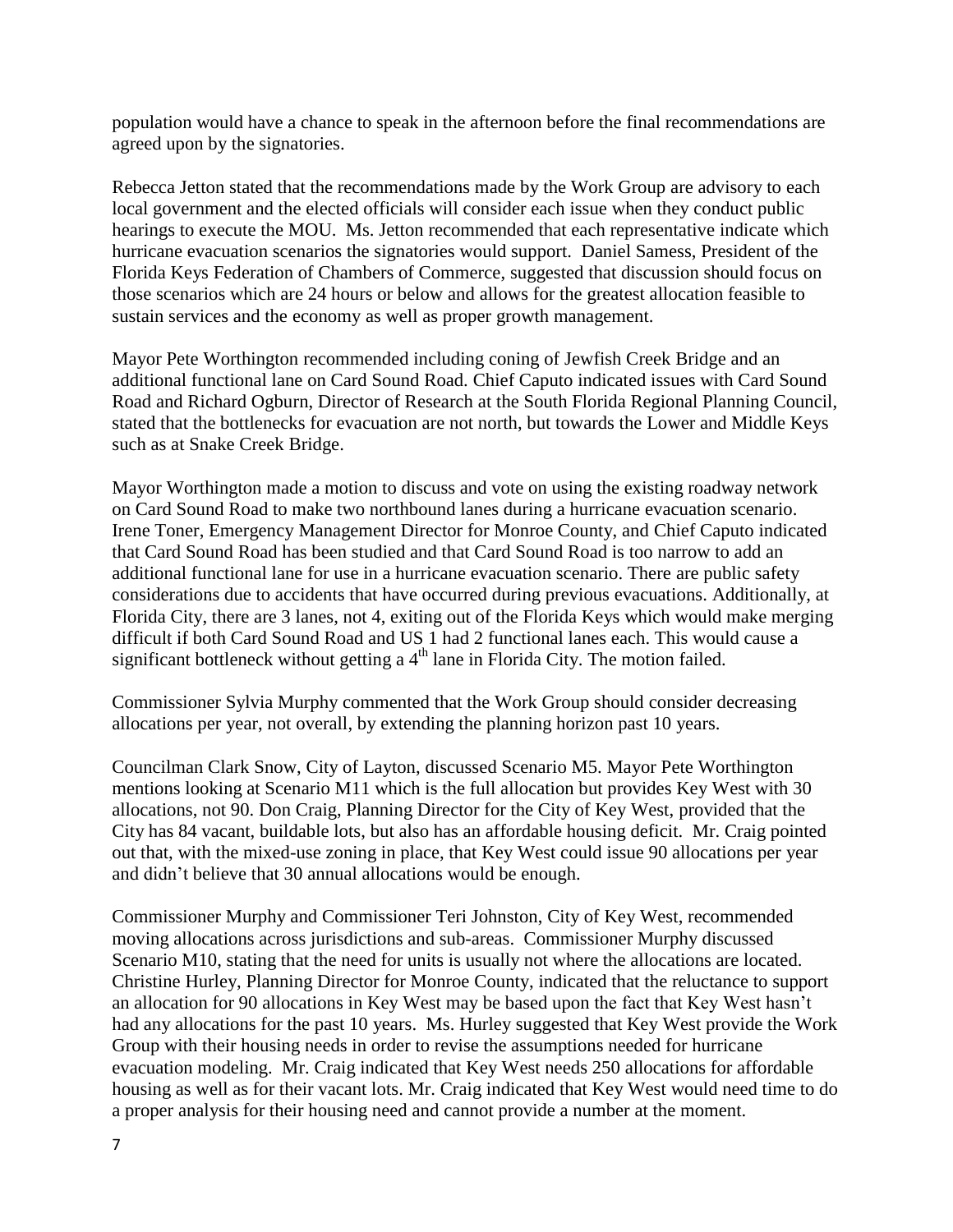Mayor Ron Sutton, City of Key Colony Beach, motioned to end discussion and to call for a vote for Scenario M5. The motion failed.

Commissioner Murphy motioned for discussion and vote on Scenario M10, seconded by Councilman Snow. Councilman Don Achenberg, the Village of Islamorada, stated that the Village will not sign a MOU with a decrease in allocation for Islamorada. The motion failed.

Councilman Achenberg motioned to discuss and vote for Scenario M11, which is seconded by Mayor Worthington with an amendment to be accommodating to Key West's affordable housing issue. Commissioner Johnston stated that Key West would not support Scenario M11. The motion for Scenario M11 fails.

Commissioner Johnston suggested an amendment to Scenario M11 which would allow Key West staff the opportunity to identify the City's housing need and if Key West uses less than their projected need, that they will distribute their unused allocations to the rest of the jurisdictions by regulatory means. The presumed yearly need would be between 30-90 units. Ms. Jetton indicated a need for discussion regarding the equivalency rate that Key West has adopted which may nearly double the allocations for Key West. She stated that the equivalency rate is based on data from 1990 and likely cannot be supported by current demographic and hurricane data. Mr. Craig clarified that the location where the City needs affordable housing allocations does not qualify for the criteria set up for the .55 equivalency rate and Key West has used full allocations for affordable housing unit in some locations. (**Note**: Research indicates there are 7 zoning districts where equivalency ratios are allowed and 9 districts where the equivalency cannot be used).

Councilman Achenberg indicated agreement with Scenario M11 with the new amendment and motions to discuss and vote, but the new amendment fails. Ms. Jetton indicated a reluctance to support the Scenario vote because it did not identify an allocation for Key West. The City's location at the beginning of the evacuation stream and additional development at this location could have a positive or negative impact on evacuation clearance time. A re-vote is suggested for Scenario M5 to resolve this issue. Commissioners Johnston, Murphy, and Councilman Achenberg suggested that such a vote may not allow the transfer of unused units. Ms. Jetton explained the amendment to Scenario M11 is independent of the other scenarios, since allowing the transfer of units can only occur with amendment to the local governments' land development regulations. Mr. Craig indicated that Key West staff will create a building permit allocation system similar to the other local governments in the Florida Keys to ensure that all the allocations are not used up before the planning horizon ends. Mr. Craig also indicated that Key West will negotiate with the other local governments regarding the transfer of units. Mayor Sutton indicated a motion should be made to Scenario M5 with the amendment from Scenario M11.

Mayor Sutton made a motion to rescind the vote for Scenario M11and the motion passed. After input from Ms. Santamaria and Edward Koconis regarding timing of annual unused allocations and vacant land analysis, Ms. Jetton then made a motion for an amendment that unused allocations from Key West, annually by July  $15<sup>th</sup>$ , would be transferred to the other local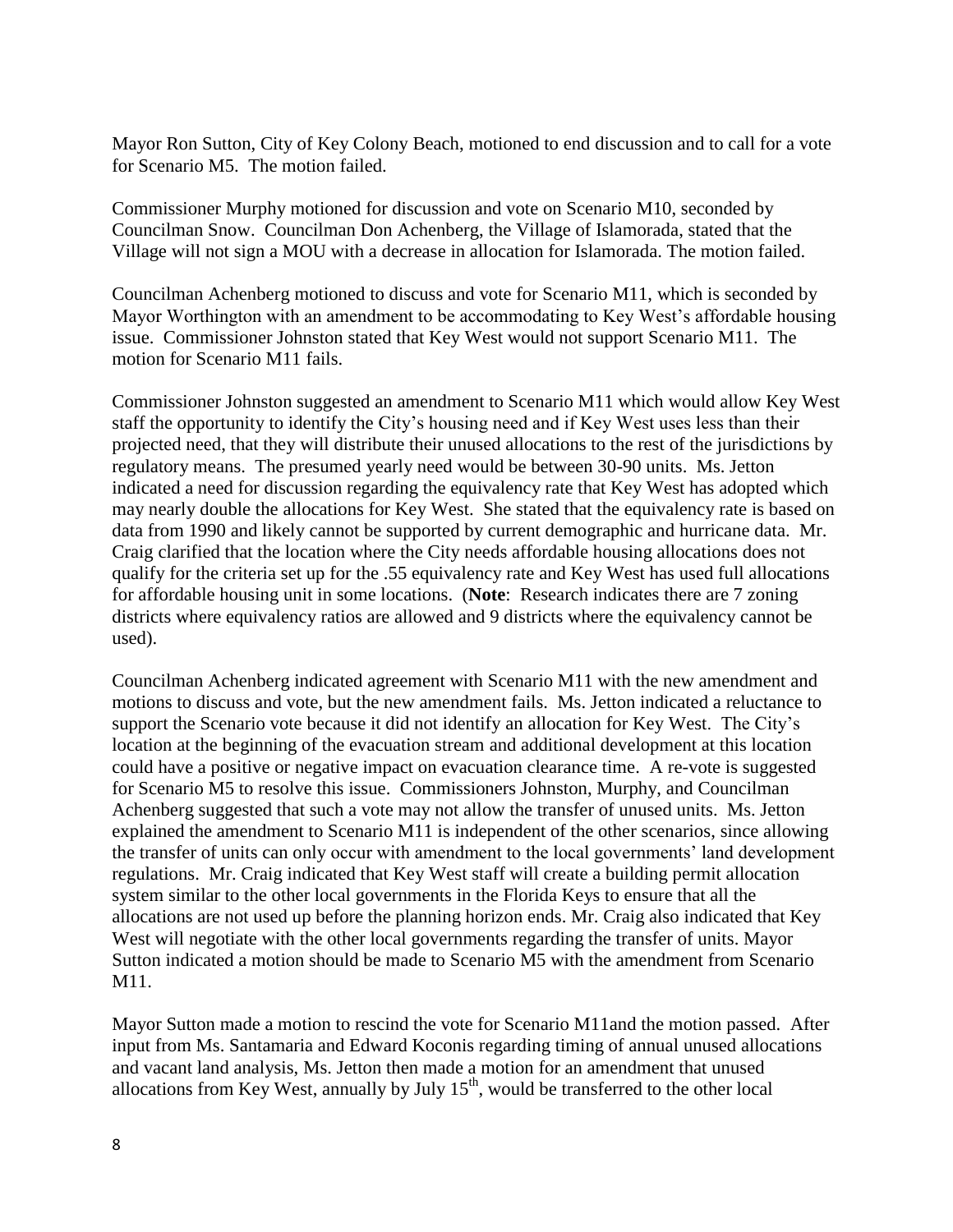governments based on the vacant land analysis which is a comparison of each local governments' vacant land percentage to the whole of all the vacant lands in the Florida Keys.

George Garrett, Planning Director for the City of Marathon, indicated that the previous allocation building caps were set up disproportionately and the amendment being crafted for the vote is a potential way of solving the issue. Scenario M5 with the amendment passed.

Commissioner Murphy inquired if the hurricane evacuation modeling scenarios were done assuming bridges were locked down and stoplights are flashing (no set red lights). Jeff Alexander, Director of Emergency Preparedness for Northeast Florida Regional Council, indicated that Commissioner Murphy was technically correct since the TIME Model assumes that traffic uses maximum flow rates. Mr. Hammerstrom and Mr. Ogburn brought up that maximum flow rates were adjusted dependent on factors such as lights and intersections.

#### **Discussion of MOU – Rebecca Jetton**

Mrs. Powell reconvened the Work Group to start discussion on the MOU. Discussion for the MOU would be focused on those items that the Work Group was unable to reach consensus on during the April  $30<sup>th</sup>$  meeting.

Ms. Jetton began with Part One, Section A of the MOU, which is the "Commencement and Completion of Evaluation" language. There were a number of recommendations to include definitions for the terms within the clause, so the glossary from the Statewide Regional Evacuation Study Program (SRESP) was included. Ms. Jetton recommended the following changes that are identified:

> "**Commencement and Completion of Evacuation:** For the purposes of hurricane evacuation clearance time modeling purposes, clearance time shall begin when the Monroe County Emergency Management Coordinator, as delegated by the Monroe County Board of County Commissioners, issues the evacuation order for site built units permanent residents under Phase 2 for the evacuation for a <del>hurricane that is classified</del> as a Category 3, 4, or 5 hurricane wind event or Category C-E hurricane surge event and pursuant to Rules 28-18, 28-19 and 28-20, Florida Administrative Code, the termination point for evacuation is U.S. Highway One and the Florida Turnpike in Homestead/Florida City."

Discussion for this clause included whether there was a definition for permanent residents in the clause since this was an important issue from the last meeting as stated by Commissioner Murphy. Ms. Jetton indicated there was no such definition, but it can be included. An issue was raised that Monroe County may have already adopted a resolution to order both site-built units and mobile homes to evacuate together with an earlier notification period than that in the adopted policy.

Ms. Jetton stated that, previously, when the Monroe County Comprehensive Plan was found "not in compliance" in the 1990s, the Final Order instituted the 24 hour time frame for evacuation for the Florida Keys. At that time, it was thought that the evacuation clearance time was over 30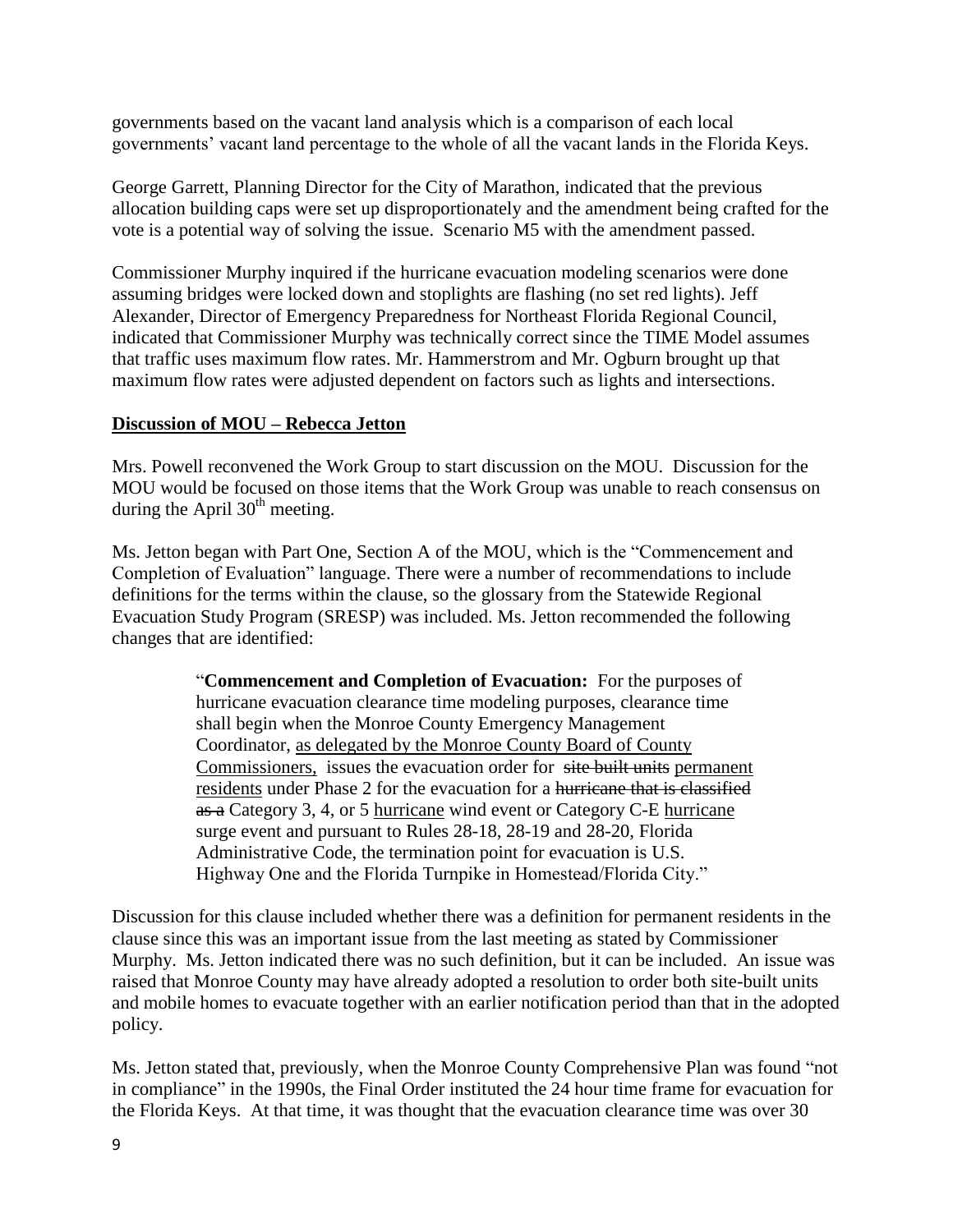hours. In 1999, Miller Consulting, Inc. found that the evacuation clearance time was 25 hours and 52 minutes. Following that assessment, mitigation strategies such as the phased evacuation approach which included mobile homes leaving earlier than site-built units was adopted to balance development and public safety. All the local governments have adopted the phased evacuation approach. The phased evacuation does not imply that mobile home residents are not permanent residents, but that mobile homes are more vulnerable to potential wind damage. Mayor Worthington agreed. Jeff Alexander further indicated that the term "permanent residents", for the purposes of the SRESP, was to identify those residents who reside in permanent residential structures, not mobile residential structures such as mobile homes and other related structures. This is important to take note in the Florida Keys, in which mobile home residents are more than likely to evacuate than those in permanent structures in Category 1 and 2 hurricane storm events and have to differentiate the different population types for phased evacuation. It did not have any bearing on defining a population. Ms. Jetton recommended changing "permanent residents" to "site-built units" in the commencement clause.

Ms. Jetton stated that if Monroe County would like to change the phasing time of site-built units and mobile homes, then that would require a comprehensive plan change and would affect the MOU and all the other local governments because hurricane evacuation ties all the communities together.

Ms. Jetton indicated that the clause being discussed could possibly be removed since it was placed into the MOU for clarity. The Work Group decided to remove the language and place it as an exhibit to the MOU.

Christine Hurley indicated that Monroe County has taken up this issue on the phased evacuation and requested that DEO staff conduct another scenario run to understand the results of ordering site-built units and mobile homes to leave at the 36 hour point. (**Note:** Research indicates that Scenario M1 includes an evacuation of mobile homes and site built units together with a clearance time of 25 hours and 30 minutes. Since the transient and military evacuation stream would have started at the 48 hour point (12 hours earlier) there would still be some evacuating traffic impacting mobile homes and site built units leaving at the 36 hour mark. The model is not structured to accommodate a scenario such as this because the model does not take into consideration the time of an evacuating order without further modification to the software to understand traffic volumes generated by the model. Such a modification has been requested by DEO for the model. Scenario 1 includes hotels, mobiles, and site built units and the clearance time is 35 hours and 30 minutes. The evacuation time for the mobiles and site built units leaving at the 36 hour interval would result in a clearance time between 25 hours and 30 minutes and 35 hours and 30 minutes, both exceed the 24 hour target.)

Ms. Jetton discussed Vehicle Usage assumptions in the MOU and added additional references including the community college contribution to the evacuation stream. Ms. Jetton indicated that the data in the MOU had been revised by attaching the specific data from each Traffic Evacuation Zone, including roadway capacities and number of lanes based upon data from the Florida Department of Transportation.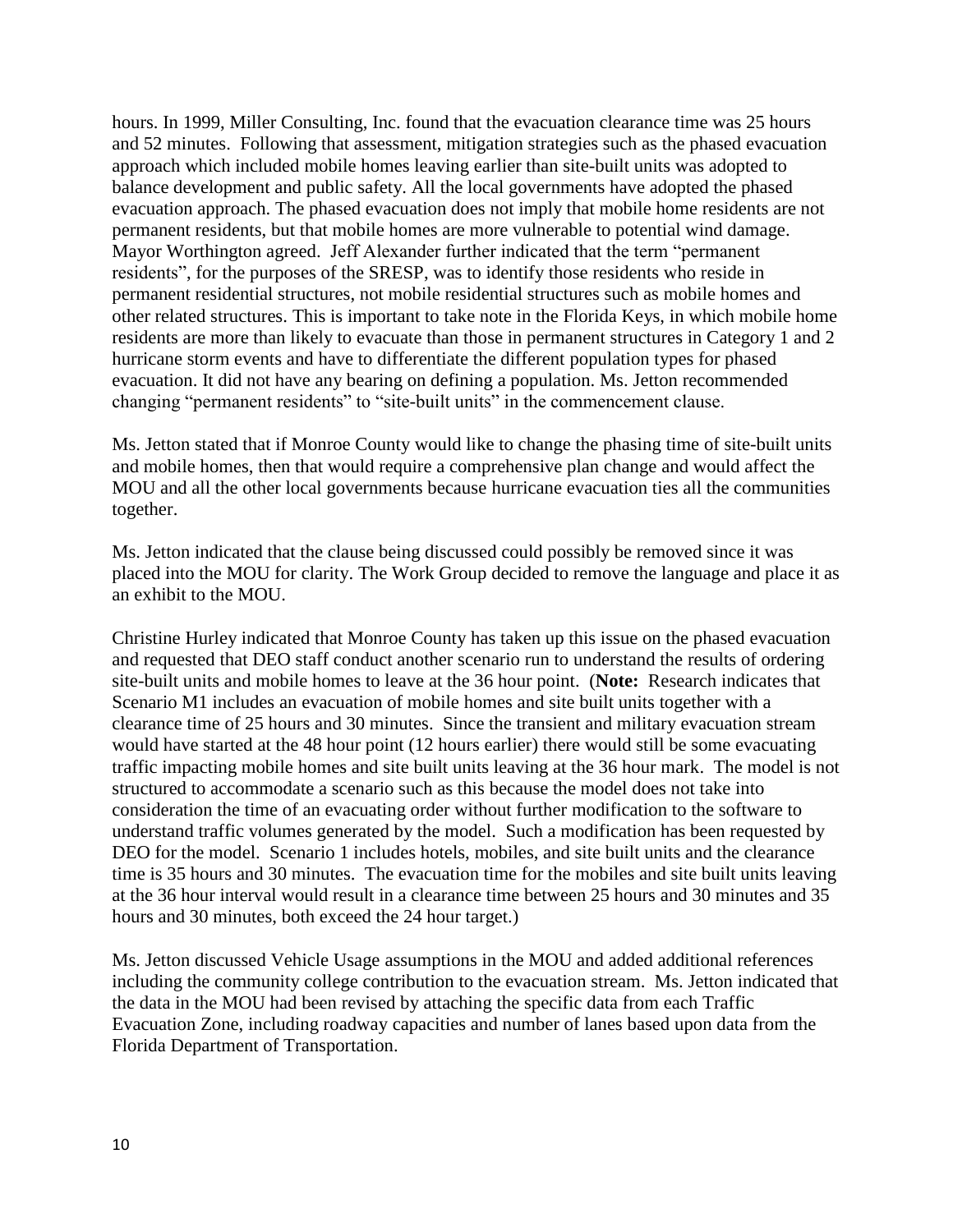Mr. Hammerstrom pointed out that the glossary from the SRESP contains the definition for "Out-of-County" clearance time and that is different from what is being identified for the Florida Keys. Ms. Jetton pointed out that the definition from Section 163.3178(9), Florida Statutes, is the definition that should be used for the hurricane evacuation modeling.

Ms. Jetton discussed the traffic evacuation stream and if the model should utilize Monroe County traffic or a regional evacuation. Mayor Worthington, Councilman Snow and Commissioner Johnston agree that "Out-of-County" for Monroe County should only be used since the County cannot control development in other areas. Mr. Hammerstrom asked Jeff Alexander to explain the definition of clearance time.

Mr. Alexander described:

- Clearance time to Shelter: All in County trips have reached their destination within the County. This does not mean all traffic movement in the County has ended; rather it means that everyone going to a point of safety **AND** that point is in the County, has reached their shelter.
- In-County Clearance Time: All in County trips have reached their destination **AND** all out of county trips have left the Evacuation Zone; **AND** traffic originating from outside the County that pass through the Evacuation Zone has also cleared the Zone. This does not mean all traffic movement in the County has ended; rather it means that everyone going to a point of safety **AND** that point is in the County, has reached their shelter **AND** the Evacuation Zone is clear.
- Out-of-County Clearance Time: All in County trips have reached their destination **AND**  all out of county trips have left the County; **AND** traffic originating from outside the County that passes through the County has also cleared the County. This does not mean all traffic movement in the County has ended; rather it means that everyone going to a point of safety has reached their shelter or left the County.
- Regional Clearance time is the highest time for an Out of County clearance time in the designated region. Monroe County is part of a region, so it would be the time it takes for the last car to leave the region which is when the last car leaves through Broward County.

Discussion continued on whether modeling efforts should include only Monroe County traffic or include traffic for the entire region. Discussion began with past hurricane storm events which included multiple counties conducting evacuations. Irene Toner provided an example of Hurricane Ike. Ms. Toner stated that Monroe, Miami-Dade and Broward were planning evacuations, so the choice was made to evacuate Monroe County earlier than the other two though the other counties ultimately decided not to evacuate because of changes in storm conditions. The signatories choose to keep modeling only for Monroe County traffic.

Ms. Jetton moved to the phased evacuation policy under Section H of which no changes were recommended. Edward Koconis discussed the participation rates (100%) used for mobile homes. Jeannine Kelsick explained that the model was modified to use site-built unit characteristics instead of mobile home characteristics. Richard Ogburn stated there isn't a significant difference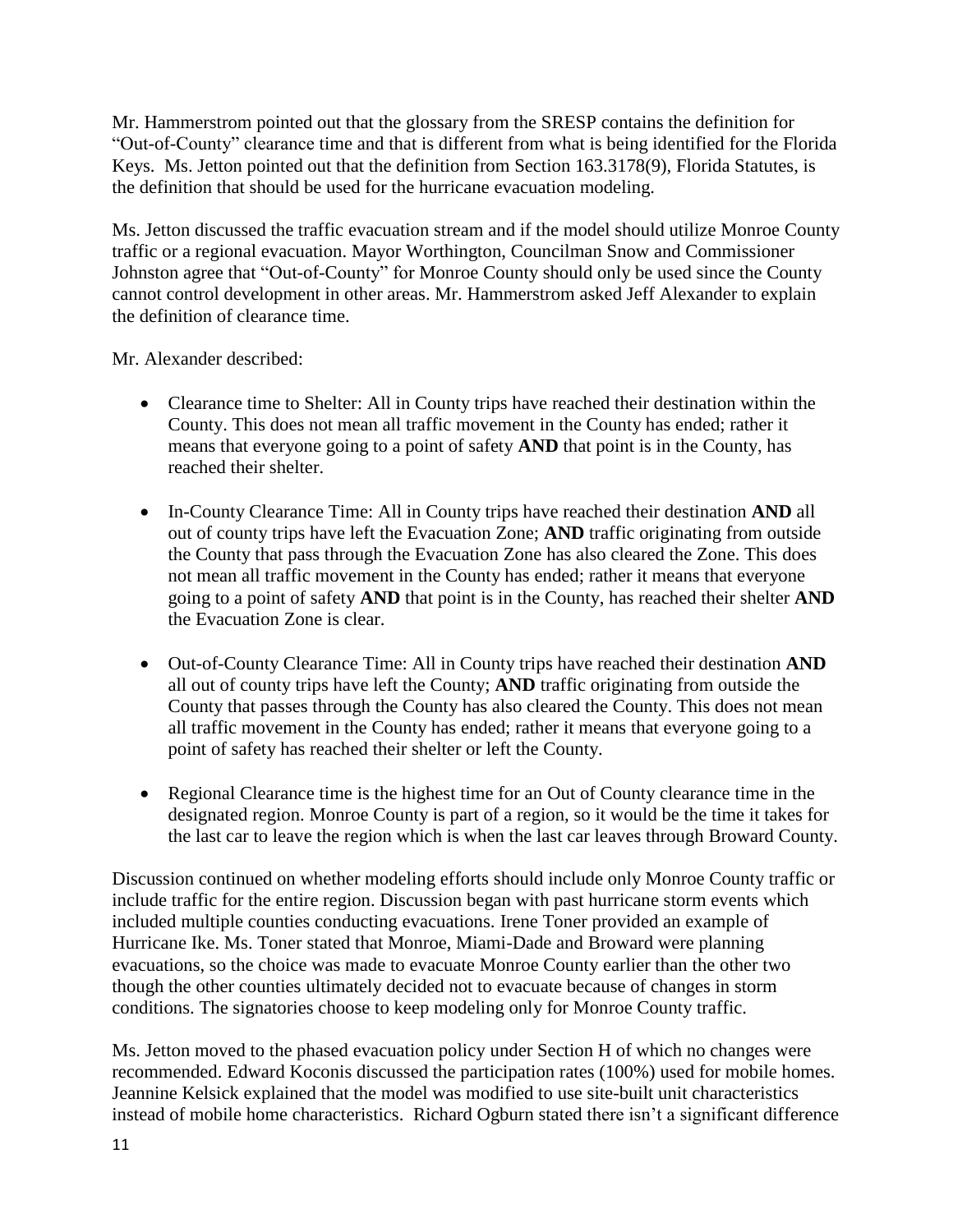between the number of vehicles generated by site built or mobile homes. The difference comes with the occupancy rates. Mr. Koconis indicated the MOU should be revised to only list the participation rates being used for hurricane evacuation modeling purposes for the Keys and that those rates can be up for further study.

Returning to discussion regarding the adopted phased evacuation policy, Andrew Sussman from the Florida Division of Emergency Management suggested that the policy in the MOU be removed. He suggested adding a statement under Section H that references the evacuation procedures as adopted by the local governments' comprehensive plan so the MOU does not have to be revised when a local government revises their comprehensive plan.

Ashley Monnier from Naval Air Station Key West provided comments regarding the military's past procedures for evacuation. Ms. Monnier indicates that further coordination would be needed with the chain of command. Mr. Sussman stated that emergency operation procedures are separate from growth management policy decisions. Christine Hurley supported Mr. Sussman's recommendation on referencing an exhibit that would contain the phased evacuation procedure from the comprehensive plan policy. The signatories agreed on the revision.

# **Work Group Comment**

Mrs. Powell requested comments from the Work Group members who are not signatories of the MOU. John Hammerstrom restated his assertion that modeling assumptions may not include enough dwelling units for evacuation purposes. None of the other members had comments.

## **Public Comment**

Naja Girard from Last Stand commented that she cannot support the assumptions used for hurricane evacuation modeling. Ms. Girard is happy about discussions about mitigation strategies such as sheltering.

Ron Miller from Key Largo commented that allocations should be phased out for areas without takings liability and the allocations should be maintained at the same level for those areas with takings liability. Mr. Miller indicated that Monroe County has comprehensive plan language which prohibits the movement of allocations across sub-areas of the County to control potential bottlenecks that may occur during hurricane evacuation. Mr. Miller referenced a study for Monroe County to look at entitled Monroe County 2010-2030 Population Projections which was accepted by the Department of Community Affairs in 2011.

## **Final Recommendations for MOU**

Mrs. Powell turned the conversation back to the signatories of the Work Group for final recommendations. After hearing additional comments from the public and other Work Group members, Mrs. Powell asked if the signatories had any other changes they would like to see reflected in the MOU. No changes were announced. The motion passed. Mrs. Powell indicated that this MOU is for the assumptions and inputs for hurricane evacuation modeling and that the attorneys from all the local governments, Department of Economic Opportunity and the Florida Division of Emergency Management will review the MOU. Christine Hurley indicated that the